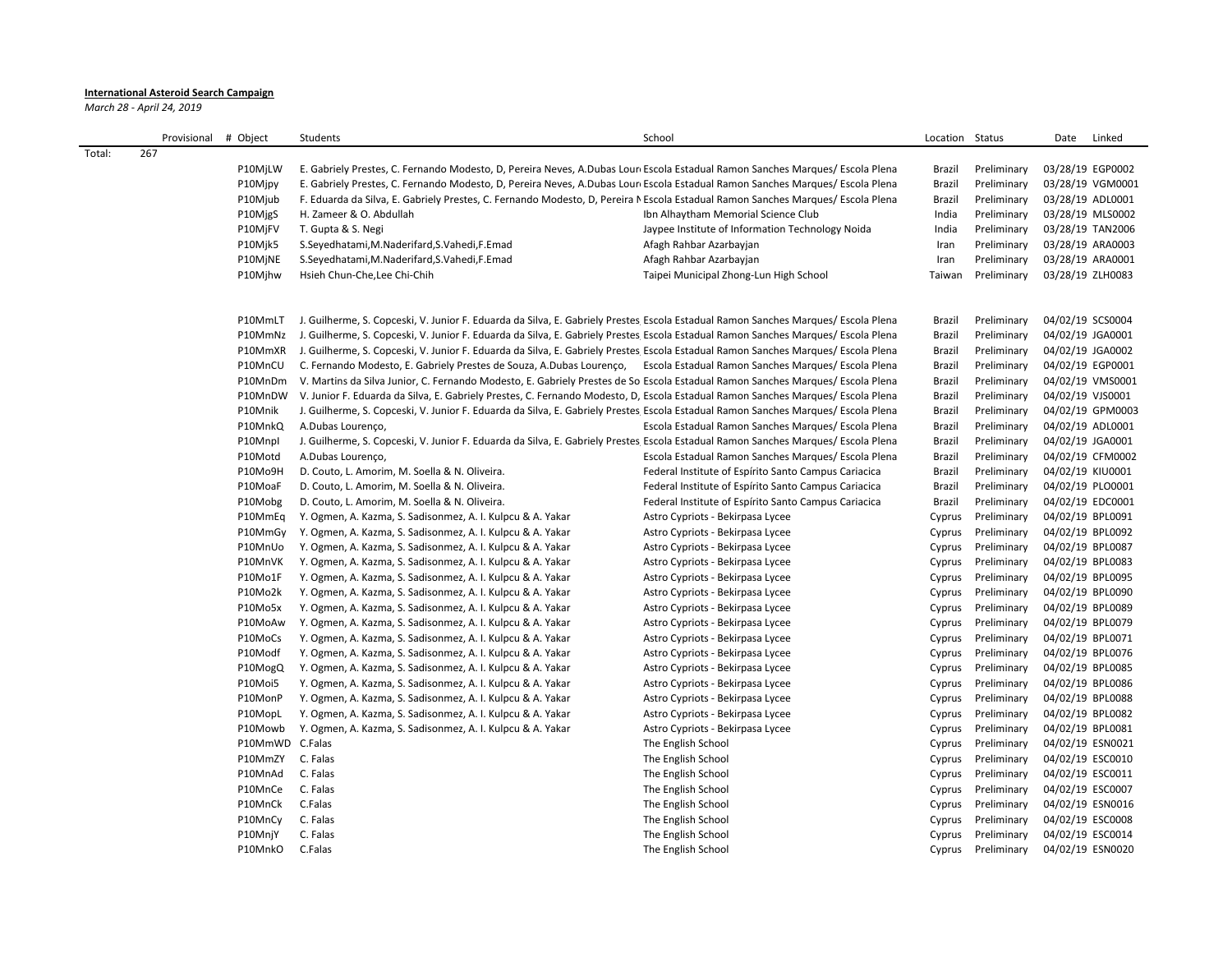| PIUNINLJ | Ć.<br>Falas           |
|----------|-----------------------|
| P10MnO0  | C. Falas              |
| P10MnOy  | C. Falas              |
| P10MoDu  | C. Falas              |
| P10Mowd  | C.Falas               |
| P10MoyZ  | C.Falas               |
| P10MmIT  | P. Malhotra, S. Dabas |
| P10MnYN  | P. Malhotra, S. Dabas |
| P10Mnze  | P. Malhotra, S. Dabas |
| P10Mo0q  | P. Malhotra, S. Dabas |
| P10Mo2x  | P. Malhotra, S. Dabas |
| P10Mo9L  | P. Malhotra, S. Dabas |
| P10Moui  | P. Malhotra, S. Dabas |
| P10MouZ  | P. Malhotra, S. Dabas |
| P10MmHp  | S. Hilal & F. Kumar   |
| P10MoaD  | H. Zameer & O. Abdul  |
| P10Mojp  | H. Zameer & O. Abdul  |
| P10Movg  | S. Hilal & F. Kumar   |
| P10MlkX  | T. Gupta & S. Negi    |
| P10MIPC  | T. Gupta & S. Negi    |
| P10MlRn  | T. Gupta & S. Negi    |
| P10MIXY  | T. Gupta & S. Negi    |
| P10Mm1d  | T. Gupta & S. Negi    |
| P10Mmg4  | T. Gupta & S. Negi    |
| P10Mmla  | T. Gupta & S. Negi    |
| P10MmLw  | T. Gupta & S. Negi    |
| P10MmUd  | T. Gupta & S. Negi    |
| P10Mn5I  | T. Gupta & S. Negi    |
| P10MnlW  | T. Gupta & S. Negi    |
| P10MnmQ  | T. Gupta & S. Negi    |
| P10Mnmx  | T. Gupta & S. Negi    |
| P10MnSp  | T. Gupta & S. Negi    |
| P10Mo3i  | T. Gupta & S. Negi    |
| P10MomV  | T. Gupta & S. Negi    |
| P10Mlql  | P. Mahajani           |
| P10Mo4M  | P. Mahajani           |
| P10MoAY  | P. Mahajani           |
| P10Mobn  | P. Mahajani           |
| P10Mocd  | P. Mahajani           |
| P10Moci  | P.Mahajani            |
| P10Moj3  | P. Mahajani           |
| P10Moj4  | P. Mahajani           |
| P10MojT  | P. Mahajani           |
| P10Mokf  | P.Mahajani            |
| P10Molb  | P. Mahajani           |
| P10Moml  | P. Mahajani           |
| P10Mogp  | P. Mahajani           |
| P10Mos2  | P. Mahajani           |
| P10Mou3  | P. Mahajani           |
| P10MouC  | P.Mahajani            |
| P10MlkC  | J. Ghosh              |

| P10MnLJ | C. Falas                | The English School                               | Cyprus | Preliminary | 04/02/19 ESC0015 |
|---------|-------------------------|--------------------------------------------------|--------|-------------|------------------|
| P10MnO0 | C. Falas                | The English School                               | Cyprus | Preliminary | 04/02/19 ESC0005 |
| P10MnOy | C. Falas                | The English School                               | Cyprus | Preliminary | 04/02/19 ESC0006 |
| P10MoDu | C. Falas                | The English School                               | Cyprus | Preliminary | 04/02/19 ESC0009 |
| P10Mowd | C.Falas                 | The English School                               | Cyprus | Preliminary | 04/02/19 ESN0022 |
| P10MoyZ | C.Falas                 | The English School                               | Cyprus | Preliminary | 04/02/19 ESN0023 |
| P10MmIT | P. Malhotra, S. Dabas   | <b>Astro Sages</b>                               | India  | Preliminary | 04/02/19 PM003   |
| P10MnYN | P. Malhotra, S. Dabas   | <b>Astro Sages</b>                               | India  | Preliminary | 04/02/19 PM001   |
| P10Mnze | P. Malhotra, S. Dabas   | <b>Astro Sages</b>                               | India  | Preliminary | 04/02/19 PM001   |
| P10Mo0q | P. Malhotra, S. Dabas   | <b>Astro Sages</b>                               | India  | Preliminary | 04/02/19 PM001   |
| P10Mo2x | P. Malhotra, S. Dabas   | <b>Astro Sages</b>                               | India  | Preliminary | 04/02/19 PM002   |
| P10Mo9L | P. Malhotra, S. Dabas   | Astro Sages                                      | India  | Preliminary | 04/02/19 PM001   |
| P10Moui | P. Malhotra, S. Dabas   | <b>Astro Sages</b>                               | India  | Preliminary | 04/02/19 PM001   |
| P10MouZ | P. Malhotra, S. Dabas   | <b>Astro Sages</b>                               | India  | Preliminary | 04/02/19 PM004   |
| P10MmHp | S. Hilal & F. Kumar     | Ibn Alhaytham Memorial Science Club              | India  | Preliminary | 04/02/19 MLS0003 |
| P10MoaD | H. Zameer & O. Abdullah | Ibn Alhaytham Memorial Science Club              | India  | Preliminary | 04/02/19 MLS0005 |
| P10Mojp | H. Zameer & O. Abdullah | Ibn Alhaytham Memorial Science Club              | India  | Preliminary | 04/02/19 MLS0004 |
| P10Movg | S. Hilal & F. Kumar     | Ibn Alhaytham Memorial Science Club              | India  | Preliminary | 04/02/19 MLS0001 |
| P10MlkX | T. Gupta & S. Negi      | Jaypee Institute of Information Technology Noida | India  | Preliminary | 04/02/19 TAN0123 |
| P10MIPC | T. Gupta & S. Negi      | Jaypee Institute of Information Technology Noida | India  | Preliminary | 04/02/19 SHA1000 |
| P10MlRn | T. Gupta & S. Negi      | Jaypee Institute of Information Technology Noida | India  | Preliminary | 04/02/19 NEG1007 |
| P10MIXY | T. Gupta & S. Negi      | Jaypee Institute of Information Technology Noida | India  | Preliminary | 04/02/19 NEG1000 |
| P10Mm1d | T. Gupta & S. Negi      | Jaypee Institute of Information Technology Noida | India  | Preliminary | 04/02/19 TAN1741 |
| P10Mmg4 | T. Gupta & S. Negi      | Jaypee Institute of Information Technology Noida | India  | Preliminary | 04/02/19 TAN2501 |
| P10Mmla | T. Gupta & S. Negi      | Jaypee Institute of Information Technology Noida | India  | Preliminary | 04/02/19 NOT0001 |
| P10MmLw | T. Gupta & S. Negi      | Jaypee Institute of Information Technology Noida | India  | Preliminary | 04/02/19 SAM0511 |
| P10MmUd | T. Gupta & S. Negi      | Jaypee Institute of Information Technology Noida | India  | Preliminary | 04/02/19 SAM1997 |
| P10Mn5I | T. Gupta & S. Negi      | Jaypee Institute of Information Technology Noida | India  | Preliminary | 04/02/19 TAN1011 |
| P10MnlW | T. Gupta & S. Negi      | Jaypee Institute of Information Technology Noida | India  | Preliminary | 04/02/19 SAM0007 |
| P10MnmQ | T. Gupta & S. Negi      | Jaypee Institute of Information Technology Noida | India  | Preliminary | 04/02/19 SAM1854 |
| P10Mnmx | T. Gupta & S. Negi      | Jaypee Institute of Information Technology Noida | India  | Preliminary | 04/02/19 TAN7400 |
| P10MnSp | T. Gupta & S. Negi      | Jaypee Institute of Information Technology Noida | India  | Preliminary | 04/02/19 SAM0571 |
| P10Mo3i | T. Gupta & S. Negi      | Jaypee Institute of Information Technology Noida | India  | Preliminary | 04/02/19 TAN0007 |
| P10MomV | T. Gupta & S. Negi      | Jaypee Institute of Information Technology Noida | India  | Preliminary | 04/02/19 NOT0000 |
| P10Mlql | P. Mahajani             | Milkyway Citizens                                | India  | Preliminary | 04/02/19 MWC0022 |
| P10Mo4M | P. Mahajani             | Milkyway Citizens                                | India  | Preliminary | 04/02/19 MWC0021 |
| P10MoAY | P. Mahajani             | Milkyway Citizens                                | India  | Preliminary | 04/02/19 MWC0012 |
| P10Mobn | P. Mahajani             | Milkyway Citizens                                | India  | Preliminary | 04/02/19 MWC0006 |
| P10Mocd | P. Mahajani             | Milkyway Citizens                                | India  | Preliminary | 04/02/19 MWC0002 |
| P10Moci | P.Mahajani              | Milkyway Citizens                                | India  | Preliminary | 04/02/19 MWC0009 |
| P10Moj3 | P. Mahajani             | Milkyway Citizens                                | India  | Preliminary | 04/02/19 MWC0005 |
| P10Moj4 | P. Mahajani             | Milkyway Citizens                                | India  | Preliminary | 04/02/19 MWC0029 |
| P10MojT | P. Mahajani             | Milkyway Citizens                                | India  | Preliminary | 04/02/19 MWC0001 |
| P10Mokf | P.Mahajani              | Milkyway Citizens                                | India  | Preliminary | 04/02/19 MWC0015 |
| P10Molb | P. Mahajani             | Milkyway Citizens                                | India  | Preliminary | 04/02/19 MWC0003 |
| P10Moml | P. Mahajani             | Milkyway Citizens                                | India  | Preliminary | 04/02/19 MWC0032 |
| P10Moqp | P. Mahajani             | Milkyway Citizens                                | India  | Preliminary | 04/02/19 MWC0018 |
| P10Mos2 | P. Mahajani             | Milkyway Citizens                                | India  | Preliminary | 04/02/19 MWC0024 |
| P10Mou3 | P. Mahajani             | Milkyway Citizens                                | India  | Preliminary | 04/02/19 MWC0030 |
| P10MouC | P.Mahajani              | Milkyway Citizens                                | India  | Preliminary | 04/02/19 MWC0014 |
|         |                         |                                                  |        |             |                  |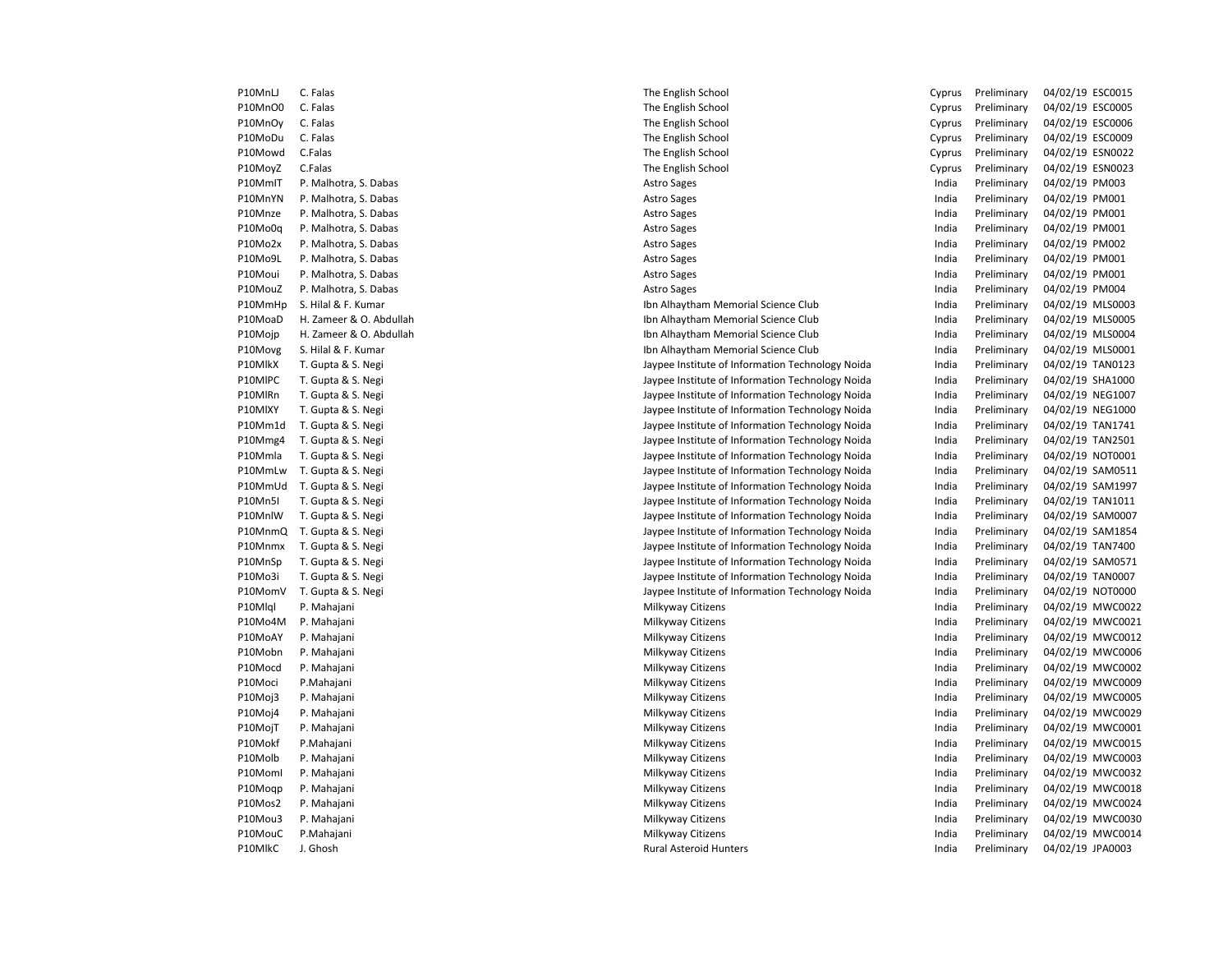| P10Mm9F | J. Ghosh                              | <b>Rural Asteroid Hunters</b>                            | India  | Preliminary | 04/02/19 JPA0003 |
|---------|---------------------------------------|----------------------------------------------------------|--------|-------------|------------------|
| P10MmR8 | J. Ghosh                              | <b>Rural Asteroid Hunters</b>                            | India  | Preliminary | 04/02/19 JPA0005 |
| P10Mmt1 | J. Ghosh                              | <b>Rural Asteroid Hunters</b>                            | India  | Preliminary | 04/02/19 JPA0002 |
| P10MmYR | J. Ghosh                              | <b>Rural Asteroid Hunters</b>                            | India  | Preliminary | 04/02/19 JPA0001 |
| P10Mnax | J. Ghosh                              | <b>Rural Asteroid Hunters</b>                            | India  | Preliminary | 04/02/19 JPA0003 |
| P10MnC1 | J. Ghosh                              | <b>Rural Asteroid Hunters</b>                            | India  | Preliminary | 04/02/19 JPA0003 |
| P10Mnez | J. Ghosh                              | <b>Rural Asteroid Hunters</b>                            | India  | Preliminary | 04/02/19 JPA0001 |
| P10Mngg | J. Ghosh                              | <b>Rural Asteroid Hunters</b>                            | India  | Preliminary | 04/02/19 JPA0001 |
| P10MngO | J. Ghosh                              | <b>Rural Asteroid Hunters</b>                            | India  | Preliminary | 04/02/19 JPA0002 |
| P10Mnmy | J. Ghosh                              | <b>Rural Asteroid Hunters</b>                            | India  | Preliminary | 04/02/19 JPA0003 |
| P10Mnnx | J. Ghosh                              | <b>Rural Asteroid Hunters</b>                            | India  | Preliminary | 04/02/19 JPA0001 |
| P10Mno1 | J. Ghosh                              | <b>Rural Asteroid Hunters</b>                            | India  | Preliminary | 04/02/19 JPA0004 |
| P10Moc7 | J. Ghosh                              | <b>Rural Asteroid Hunters</b>                            | India  | Preliminary | 04/02/19 JPA2019 |
| P10Modk | J. Ghosh                              | <b>Rural Asteroid Hunters</b>                            | India  | Preliminary | 04/02/19 JPA2019 |
| P10Mogn | J. Ghosh                              | <b>Rural Asteroid Hunters</b>                            | India  | Preliminary | 04/02/19 JPA0002 |
| P10Moga | J. Ghosh                              | <b>Rural Asteroid Hunters</b>                            | India  | Preliminary | 04/02/19 JPA0001 |
| P10Moxq | J. Ghosh                              | <b>Rural Asteroid Hunters</b>                            | India  | Preliminary | 04/02/19 JPA0001 |
| P10MoyP | J. Ghosh                              | <b>Rural Asteroid Hunters</b>                            | India  | Preliminary | 04/02/19 JPA0003 |
| P10ModN | R. Sheoran                            | SciComm                                                  | India  | Preliminary | 04/02/19 SCI0001 |
| P10MosP | R. Sheoran                            | SciComm                                                  | India  | Preliminary | 04/02/19 SCI0003 |
| P10MoyU | R. Sheoran                            | SciComm                                                  | India  | Preliminary | 04/02/19 SCI0002 |
| P10MmZI | T. S. Menon & Y. Bisht                | Shaheed Rajguru College of Applied Sciences for Women- \ | India  | Preliminary | 04/02/19 SRC1001 |
| P10Mobe | T. S. Menon                           | Shaheed Rajguru College of Applied Sciences for Women- \ | India  | Preliminary | 04/02/19 SRC1104 |
| P10MnG3 | B.Singh, A.Thakur                     | Zenith                                                   | India  | Preliminary | 04/02/19 BHS2257 |
| P10MnAj | S.Seyedhatami, M.Naderifard, S.Vahedi | Afagh Aahbar Azarbayjan                                  | Iran   | Preliminary | 04/02/19 ARA0035 |
| P10MIJS | S.Seyedhatami, M.Naderifard, S.Vahedi | Afagh Rahbar Azarbayjan                                  | Iran   | Preliminary | 04/02/19 ARA0025 |
| P10MmBx | S.Seyedhatami, M.Naderifard, S.Vahedi | Afagh Rahbar Azarbayjan                                  | Iran   | Preliminary | 04/02/19 ARA0041 |
| P10MmE9 | S.Seyedhatami, M.Naderifard, S.Vahedi | Afagh Rahbar Azarbayjan                                  | Iran   | Preliminary | 04/02/19 ARA0028 |
| P10Mmgi | S.Seyedhatami, M.Naderifard, S.Vahedi | Afagh Rahbar Azarbayjan                                  | Iran   | Preliminary | 04/02/19 ARA0023 |
| P10MmJ0 | S.Seyedhatami, M.Naderifard, S.Vahedi | Afagh Rahbar Azarbayjan                                  | Iran   | Preliminary | 04/02/19 ARA0017 |
| P10MmR6 | S.Seyedhatami, M.Naderifard, S.Vahedi | Afagh Rahbar Azarbayjan                                  | Iran   | Preliminary | 04/02/19 ARA0040 |
| P10MmW0 | S.Seyedhatami, M.Naderifard, S.Vahedi | Afagh Rahbar Azarbayjan                                  | Iran   | Preliminary | 04/02/19 ARA0033 |
| P10MmyK | S.Seyedhatami, M.Naderifard, S.Vahedi | Afagh Rahbar Azarbayjan                                  | Iran   | Preliminary | 04/02/19 ARA0027 |
| P10Mn00 | S.Seyedhatami, M.Naderifard, S.Vahedi | Afagh Rahbar Azarbayjan                                  | Iran   | Preliminary | 04/02/19 ARA0038 |
| P10Mn7Z | S.Seyedhatami, M.Naderifard, S.Vahedi | Afagh Rahbar Azarbayjan                                  | Iran   | Preliminary | 04/02/19 ARA0008 |
| P10MnGd | S.Seyedhatami, M.Naderifard, S.Vahedi | Afagh Rahbar Azarbayjan                                  | Iran   | Preliminary | 04/02/19 ARA0015 |
| P10MnIQ | S.Seyedhatami, M.Naderifard, S.Vahedi | Afagh Rahbar Azarbayjan                                  | Iran   | Preliminary | 04/02/19 ARA0004 |
| P10Mnja | S.Seyedhatami, M.Naderifard, S.Vahedi | Afagh Rahbar Azarbayjan                                  | Iran   | Preliminary | 04/02/19 ARA0030 |
| P10MnJH | S.Seyedhatami, M.Naderifard, S.Vahedi | Afagh Rahbar Azarbayjan                                  | Iran   | Preliminary | 04/02/19 ARA0011 |
| P10MnKi | S.Seyedhatami, M.Naderifard, S.Vahedi | Afagh Rahbar Azarbayjan                                  | Iran   | Preliminary | 04/02/19 ARA0006 |
| P10MnPK | S.Seyedhatami, M.Naderifard, S.Vahedi | Afagh Rahbar Azarbayjan                                  | Iran   | Preliminary | 04/02/19 ARA0019 |
| P10MnPN | S.Seyedhatami, M.Naderifard, S.Vahedi | Afagh Rahbar Azarbayjan                                  | Iran   | Preliminary | 04/02/19 ARA0013 |
| P10Mo7k | S.Seyedhatami, M.Naderifard, S.Vahedi | Afagh Rahbar Azarbayjan                                  | Iran   | Preliminary | 04/02/19 ARA0039 |
| P10Moaq | S.Seyedhatami, M.Naderifard, S.Vahedi | Afagh Rahbar Azarbayjan                                  | Iran   | Preliminary | 04/02/19 ARA0014 |
| P10MoCu | S.Seyedhatami, M.Naderifard, S.Vahedi | Afagh Rahbar Azarbayjan                                  | Iran   | Preliminary | 04/02/19 ARA0010 |
| P10Mofg | S.Seyedhatami, M.Naderifard, S.Vahedi | Afagh Rahbar Azarbayjan                                  | Iran   | Preliminary | 04/02/19 ARA0021 |
| P10Mokx | S.Seyedhatami, M.Naderifard, S.Vahedi | Afagh Rahbar Azarbayjan                                  | Iran   | Preliminary | 04/02/19 ARA0036 |
| P10MoqE | S.Seyedhatami, M.Naderifard, S.Vahedi | Afagh Rahbar Azarbayjan                                  | Iran   | Preliminary | 04/02/19 ARA0024 |
| P10Moz1 | S.Seyedhatami, M.Naderifard, S.Vahedi | Afagh Rahbar Azarbayjan                                  | Iran   | Preliminary | 04/02/19 ARA0009 |
| P10MnYc | K. Tikare                             | Lulea University of Technology                           | Sweden | Preliminary | 04/02/19 LTU0006 |
| P10MnzL | K. Tikare                             | Lulea University of Technology                           | Sweden | Preliminary | 04/02/19 LTU0014 |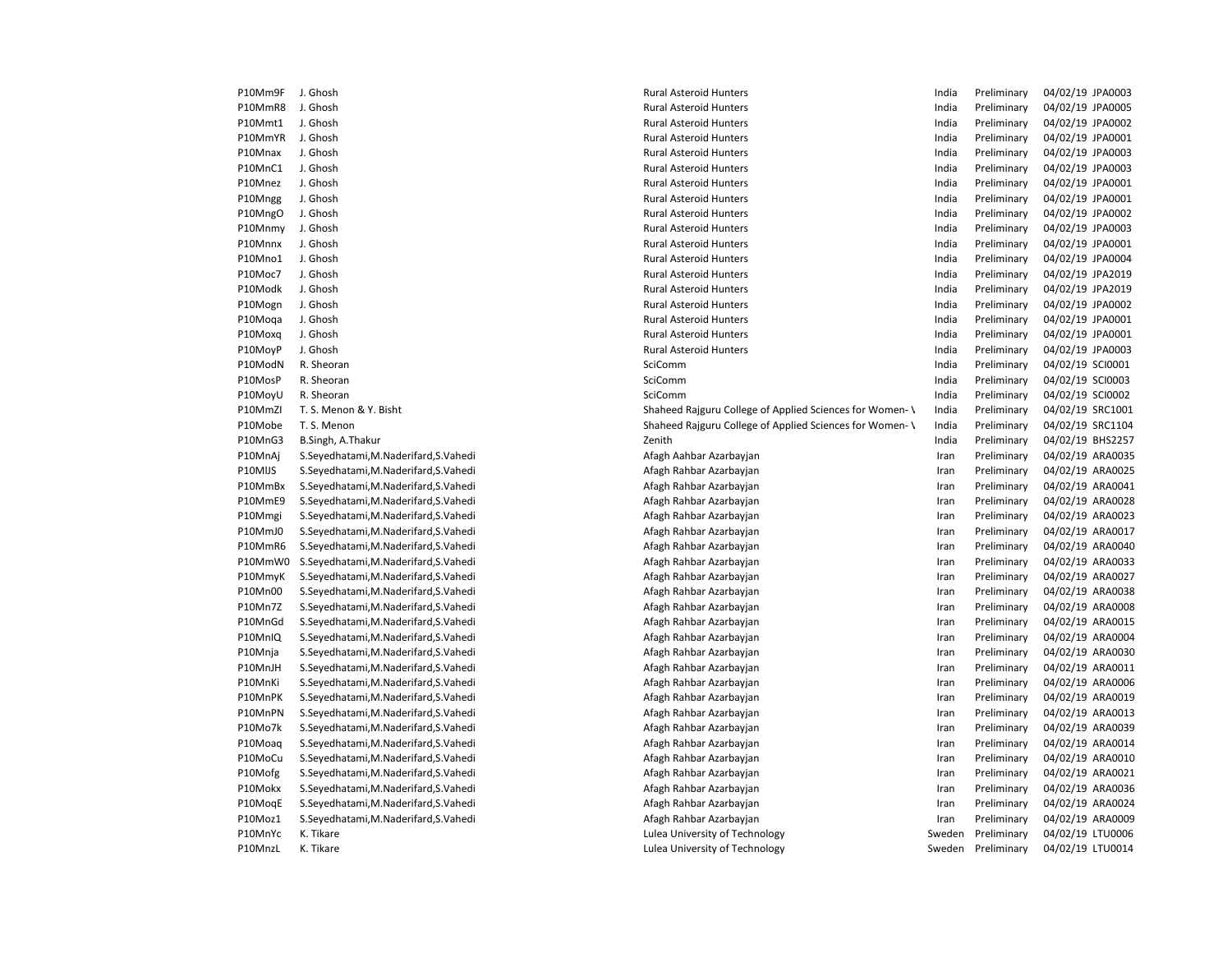P10Mo9W K. Tikare Camera Computers Computers Manual University of Technology Computers Sweden Preliminary 04/02/19 LTU0010 P10MoaA K. Tikare Subsett Controller Controller Lulea University of Technology Sweden Preliminary 04/02/19 LTU0008 P10MoDZ K. Tikare Subsett Controller Controller Culturea University of Technology Sweden Preliminary 04/02/19 LTU0002 P10Moks K. Tikare Lulea University of Technology Sweden Preliminary 04/02/19 LTU0003 P10Mome K. Tikare Campaca Chromome Chromome Lulea University of Technology Chromome Sweden Preliminary 04/02/19 LTU0012 P10MomH K. Tikare Camera Chromocom Chromocom Lulea University of Technology Chromocom Sweden Preliminary 04/02/19 LTU0001 P10MmJA Yao, Ke Yu & Lin, Po Ju Taipei Municipal Nanhu High School Taiwan Preliminary 04/02/19 NHS1916 P10MmK4 Lin, Po Ju Taipei Municipal Nanhu High School Taiwan Preliminary 04/02/19 NHS1903 P10Mnun Yeh, Ting Wei & Lin, Po Ju Taipei Municipal Nanhu High School Taiwan Preliminary 04/02/19 NHS1904 P10MnX9 Lee, Pei Lun & Tsai, Wan Ting Taipei Municipal Nanhu High School Taiwan Preliminary 04/02/19 NHS1915 P10Mnzp Lee, Pei Lun & Tsai, Wan Ting Taipei Taipei Municipal Nanhu High School Taiwan Preliminary 04/02/19 NHS1914 P10Mo0Z Lee, Pei Lun & Tsai, Wan Ting Taipei Taipei Municipal Nanhu High School Taiwan Preliminary 04/02/19 NHS1919 P10MoDB Lee, Pei Lun & Tsai, Wan Ting Taipei Municipal Nanhu High School Taiwan Preliminary 04/02/19 NHS1907 P10Mol8 Chen, Bo Chun & Lin, Po Ju Taipei Municipal Nanhu High School Taiwan Preliminary 04/02/19 NHS1912 P10Monh Chen, Bo Chun & Lin, Po Ju Taipei Municipal Nanhu High School Taiwan Preliminary 04/02/19 NHS1913 P10MnEU Lee Chi-Chih & Hsieh Chen-Che Taipei Municipal Zhong-Lun High School Taiwan Preliminary 04/02/19 ZLH0101 P10MnYo Hsieh Chen-Che,Lee Chi-Chih Taipei Municipal Zhong-Lun High School Taiwan Preliminary 04/02/19 ZLH0087 P10MoAJ Hsieh Chen-Che,Lee Chi-Chih Taipei Municipal Zhong-Lun High School Taiwan Preliminary 04/02/19 ZLH0098 P10MoBP Lee Chi-Chih & Hsieh Chen-Che Taipei Municipal Zhong-Lun High School Taiwan Preliminary 04/02/19 ZLH0102 P10MoDH Chen Ti-Jung Same Taipei Municipal Zhong-Lun High School Taiwan Preliminary 04/02/19 ZLH0099 P10Moje Hsieh Chen-Che,Lee Chi-Chih,Jiang Ming-Han Taipei Municipal Zhong-Lun High School Taiwan Preliminary 04/02/19 ZLH0091 P10Mok9 Hsieh Chen-Che,Lee Chi-Chih Taipei Municipal Zhong-Lun High School Taiwan Preliminary 04/02/19 ZLH0088 P10MomQ Hsieh Chen-Che,Lee Chi-Chih,Jiang Ming-Han Taipei Municipal Zhong-Lun High School Taiwan Preliminary 04/02/19 ZLH0092 P10Momx Hsieh Chen-Che,Lee Chi-Chih Taipei Municipal Zhong-Lun High School Taiwan Preliminary 04/02/19 ZLH0200 P10Moug Hsieh Chen-Che,Lee Chi-Chih Taipei Municipal Zhong-Lun High School Taiwan Preliminary 04/02/19 ZLH0105 P10MmLF E. K. Cinali, E. Karagüzel, A. Ün & G. Kutal & A. Arslan Düzce Bilim ve Sanat Merkezi Preliminary Preliminary 04/02/19 SAC326 P10MmOw E. K. Cinali, E. Karagüzel, A. Ün & G. Kutal & A. Arslan Düzce Bilim ve Sanat Merkezi Turkey Preliminary 04/02/19 SAC323 P10MmSH E. K. Cinali, E. Karagüzel, A. Ün & G. Kutal & A. Arslan Düzce Bilim ve Sanat Merkezi Preliminary Preliminary 04/02/19 SAC777 P10MmZU E. K. Cinali, E. Karagüzel, A. Ün & G. Kutal & A. Arslan Düzce Bilim ve Sanat Merkezi Turkey Preliminary 04/02/19 SAC344 P10Mn8L E. K. Cinali, E. Karagüzel, A. Ün & G. Kutal & A. Arslan Düzce Bilim ve Sanat Merkezi Turkey Preliminary 04/02/19 SAC345 P10Mndl E. K. Cinali, E. Karagüzel, A. Ün & G. Kutal & A. Arslan Düzce Bilim ve Sanat Merkezi Turkey Preliminary 04/02/19 SAC776 P10ModP E. K. Cinali, E. Karagüzel, A. Ün & G. Kutal & A. Arslan Düzce Bilim ve Sanat Merkezi Preliminary Preliminary 04/02/19 SAC8831 P10Moj6 E. K. Cinali, E. Karagüzel, A. Ün & G. Kutal & A. Arslan Düzce Bilim ve Sanat Merkezi Turkey Preliminary 04/02/19 SAC325 P10MmJ3 G. K. Oz **Martia Contract Center** Kayseri Science Center **Turkey Preliminary 04/02/19 KBM110** P10MnZq G. K. Oz **Markov Charles Content Content Content** Captus Content Content Content Content Content Content Content Content Content Content Content Content Content Content Content Content Content Content Content Conte P10MocS G. K. Oz **Example 2018 Contract Center** Kayseri Science Center Turkey Preliminary 04/02/19 KBM106 P10MoEp G. K. Oz **Kayseri Science Center** Communic Center Turkey Preliminary 04/02/19 KBM102 P10MoFi G. K. Oz Sand Content Content Content Center Center Center Turkey Preliminary 04/02/19 KBM101 P10MokY G. K. Oz Sand Content Content Content Center Center Center Turkey Preliminary 04/02/19 KBM105 P10MolC G. K. Oz **Example 2018 Turkey Preliminary 04/02/19 KBM103** Kayseri Science Center Turkey Preliminary 04/02/19 KBM103 P10MmGl D.Dodan, C. Yethiltath, & B.Güngör MHUAL-3 MHUAL-3 Turkey Preliminary 04/02/19 MHU3509 P10MmP2 D.Dodan, C. Yethiltath, & B.Güngör MHUAL-3 MHUAL-3 Turkey Preliminary 04/02/19 MHU3505 P10MmRn D.Dodan, C. Yethiltath, & B.Güngör MHUAL-3 MHUAL-3 Turkey Preliminary 04/02/19 MHU3506 P10Mnd8 D.Dodan, C. Yethiltath, & B.Güngör National MHUAL-3 Network of the Case of the Case of the Case of the MHUAL-3 Turkey Preliminary 04/02/19 MHU3503 P10MnKX D.Dodan, C. Yethiltath, & B.Güngör MHUAL-3 MHUAL-3 Turkey Preliminary 04/02/19 MHU3508 P10MnLH D.Dodan, C. Yethiltath, & B.Güngör Turkey Preliminary 04/02/19 MHUAL-3 Turkey Preliminary 04/02/19 MHU3507 P10Mnra D.Dodan, C. Yethiltath, & B.Güngör MHUAL-9 MHUAL-3 MHUAL-3 Turkey Preliminary 04/02/19 MHU3504 P10MnsV D.Dodan, C. Yethiltath, & B.Güngör MHUAL-3 Turkey Preliminary 04/02/19 MHU3500 P10Molc D.Dodan, C. Yethiltath, & B.Güngör MHUAL-3 Turkey Preliminary 04/02/19 MHU3502 P10Mmzj F. Morossini, A. Álvarez, M. Sosa, J. Díaz & J. Tarragona Liceo Barros Blancos No. 2 Uruguay Preliminary 04/02/19 LBB0022

P10Mo1J K. Tikare Samual According the Lulea University of Technology Sweden Preliminary 04/02/19 LTU0005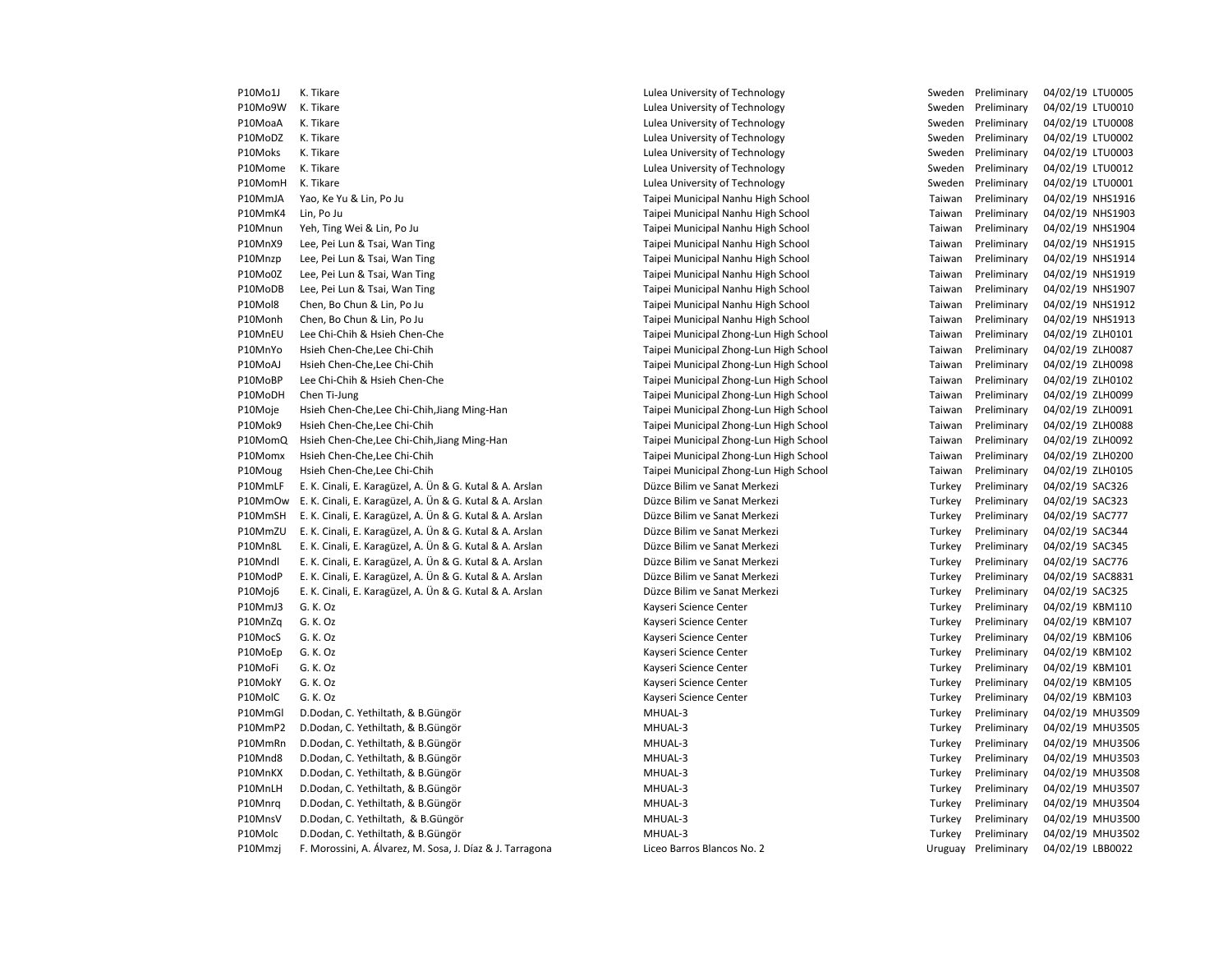| P10MnBU | F. Morossini, A. Álvarez, M. Sosa, J. Díaz & J. Tarragona | Liceo Barros Blancos No. 2           | Uruguay    | Preliminary        | 04/02/19 LBB0014 |
|---------|-----------------------------------------------------------|--------------------------------------|------------|--------------------|------------------|
| P10MnDy | F. Morossini, A. Álvarez, M. Sosa, J. Díaz & J. Tarragona | Liceo Barros Blancos No. 2           | Uruguay    | Preliminary        | 04/02/19 LBB0013 |
| P10MnZk | F. Morossini, A. Álvarez, M. Sosa, J. Díaz & J. Tarragona | Liceo Barros Blancos No. 2           | Uruguay    | Preliminary        | 04/02/19 LBB0018 |
| P10MoAd | F. Morossini, A. Álvarez, M. Sosa, J. Díaz & J. Tarragona | Liceo Barros Blancos No. 2           | Uruguay    | Preliminary        | 04/02/19 OBB0004 |
| P10MoC8 | F. Morossini, A. Álvarez, M. Sosa, J. Díaz & J. Tarragona | Liceo Barros Blancos No. 2           | Uruguay    | Preliminary        | 04/02/19 LBB0020 |
| P10MoCP | F. Morossini, A. Álvarez, M. Sosa, J. Díaz & J. Tarragona | Liceo Barros Blancos No. 2           | Uruguay    | Preliminary        | 04/02/19 LBB0007 |
| P10MoEQ | F. Morossini, A. Álvarez, M. Sosa, J. Díaz & J. Tarragona | Liceo Barros Blancos No. 2           | Uruguay    | Preliminary        | 04/02/19 OBB0005 |
| P10MokQ | F. Morossini, A. Álvarez, M. Sosa, J. Díaz & J. Tarragona | Liceo Barros Blancos No. 2           | Uruguay    | Preliminary        | 04/02/19 LBB0021 |
| P10Mon8 | F. Morossini, A. Álvarez, M. Sosa, J. Díaz & J. Tarragona | Liceo Barros Blancos No. 2           | Uruguay    | Preliminary        | 04/02/19 OBB0023 |
| P10MozV | F. Morossini, A. Álvarez, M. Sosa, J. Díaz & J. Tarragona | Liceo Barros Blancos No. 2           | Uruguay    | Preliminary        | 04/02/19 LBB0012 |
| P10Mnaa | J. Taylor                                                 | Hardin-Simmons University            | <b>USA</b> | Preliminary        | 04/02/19 HSU7018 |
| P10MnAp | J. Taylor                                                 | Hardin-Simmons University            | <b>USA</b> | Preliminary        | 04/02/19 HSU7023 |
| P10MnbY | J. Taylor                                                 | Hardin-Simmons University            | <b>USA</b> | Preliminary        | 04/02/19 HSU7009 |
| P10MnEI | J. Taylor                                                 | Hardin-Simmons University            | <b>USA</b> | Preliminary        | 04/02/19 HSU7024 |
| P10MnZV | J. Taylor                                                 | Hardin-Simmons University            | <b>USA</b> | Preliminary        | 04/02/19 HSU7028 |
| P10Mo9E | J. Taylor                                                 | Hardin-Simmons University            | <b>USA</b> | Preliminary        | 04/02/19 HSU7010 |
| P10Mobx | J. Taylor                                                 | Hardin-Simmons University            | <b>USA</b> | Preliminary        | 04/02/19 HSU7017 |
| P10Mocb | J. Taylor                                                 | Hardin-Simmons University            | <b>USA</b> | Preliminary        | 04/02/19 HSU7027 |
| P10MocT | J. Taylor                                                 | Hardin-Simmons University            | <b>USA</b> | Preliminary        | 04/02/19 HSU7013 |
| P10MoEh | J. Taylor                                                 | Hardin-Simmons University            | <b>USA</b> | Preliminary        | 04/02/19 HSU7008 |
| P10MoEJ | J. Taylor                                                 | Hardin-Simmons University            | <b>USA</b> | Preliminary        | 04/02/19 HSU7014 |
| P10Mojh | J. Taylor                                                 | Hardin-Simmons University            | <b>USA</b> | Preliminary        | 04/02/19 HSU7012 |
| P10Mot0 | J. Taylor                                                 | Hardin-Simmons University            | <b>USA</b> | Preliminary        | 04/02/19 HSU7016 |
| P10Movc | J. Taylor                                                 | Hardin-Simmons University            | <b>USA</b> | Preliminary        | 04/02/19 HSU7032 |
| P10Mow8 | J. Taylor                                                 | Hardin-Simmons University            | <b>USA</b> | Preliminary        | 04/02/19 HSU7011 |
| P10Moz7 | J. Taylor                                                 | Hardin-Simmons University            | <b>USA</b> | Preliminary        | 04/02/19 HSU7025 |
| P10Moze | J. Taylor                                                 | Hardin-Simmons University            | <b>USA</b> | Preliminary        | 04/02/19 HSU7030 |
| P10MoaG | J.Castaneda-Gutierrez, X.Valencia & J. Bray-Ali           | Mt. San Antonio College              | <b>USA</b> | Preliminary        | 04/02/19 MSC0016 |
| P10Mobi | J.Castaneda-Gutierrez, X.Valencia & J. Bray-Ali           | Mt. San Antonio College              | <b>USA</b> | Preliminary        | 04/02/19 MSC0017 |
| P10MoCH | J.Castaneda-Gutierrez, X.Valencia & J. Bray-Ali           | Mt. San Antonio College              | <b>USA</b> | Preliminary        | 04/02/19 MSC0010 |
| P10MoDG | J.Castaneda-Gutierrez, X.Valencia & J. Bray-Ali           | Mt. San Antonio College              | <b>USA</b> | Preliminary        | 04/02/19 MSC001: |
| P10Mnk5 | M. Villasenor                                             | San Francisco University High School | <b>USA</b> | Preliminary        | 04/02/19 UHS0007 |
| P10Mnkl | M. Villasenor                                             | San Francisco University High School | <b>USA</b> | Preliminary        | 04/02/19 UHS0002 |
| P10Mnow | M. Villasenor                                             | San Francisco University High School | <b>USA</b> | Preliminary        | 04/02/19 UHS0001 |
| P10Mocr | M. Villasenor                                             | San Francisco University High School | <b>USA</b> | Preliminary        | 04/02/19 UHS0003 |
| P10Mows | M. Villasenor                                             | San Francisco University High School | <b>USA</b> | Preliminary        | 04/02/19 UHS0005 |
| P10MmGd | D. Crowson, M. Henrichs, R. Owens                         | Space Rock Hounds                    | <b>USA</b> | Preliminary        | 04/02/19 SRH0071 |
| P10Mmlg | D. Crowson, M. Henrichs, R. Owens                         | Space Rock Hounds                    | <b>USA</b> | Preliminary        | 04/02/19 SRH0070 |
| P10Mmlq | D. Crowson, M. Henrichs, R. Owens                         | Space Rock Hounds                    | <b>USA</b> | Preliminary        | 04/02/19 SRH0066 |
| P10MnCm | D. Crowson, M. Henrichs, R. Owens                         | Space Rock Hounds                    | <b>USA</b> | Preliminary        | 04/02/19 SRH0072 |
| P10Mnfp | D. Crowson, M. Henrichs, R. Owens                         | Space Rock Hounds                    | <b>USA</b> | Preliminary        | 04/02/19 SRH0075 |
| P10MnZ2 | D. Crowson, M. Henrichs, R. Owens                         | Space Rock Hounds                    | <b>USA</b> | Preliminary        | 04/02/19 SRH0074 |
| P10ModD | D. Crowson, M. Henrichs, R. Owens                         | Space Rock Hounds                    | <b>USA</b> | Preliminary        | 04/02/19 SRH0073 |
| P10MmGF | H. Choi                                                   | Friends' Central School              | USA-PA     | Preliminary        | 04/02/19 FCS4026 |
| P10MmKh | H. Choi                                                   | Friends' Central School              | USA-PA     | Preliminary        | 04/02/19 FCS4033 |
| P10MmXA | H. Will                                                   | Friends' Central School              | USA-PA     | Preliminary        | 04/02/19 FCS4031 |
| P10MmY0 | H. Choi                                                   | Friends' Central School              | USA-PA     | Preliminary        | 04/02/19 FCS4012 |
| P10Mn0w | H. Choi                                                   | Friends' Central School              | USA-PA     | Preliminary        | 04/02/19 FCS4028 |
| P10Mn1g | S. Kazak                                                  | Friends' Central School              | USA-PA     | Preliminary        | 04/02/19 FCS4006 |
| P10Mn63 | H. Choi                                                   | <b>Friends' Central School</b>       | USA-PA     | Preliminary        | 04/02/19 FCS4021 |
| P10Mn7x | H. Choi                                                   | Friends' Central School              |            | USA-PA Preliminary | 04/02/19 FCS4037 |
|         |                                                           |                                      |            |                    |                  |

| Liceo Barros Biancos No. 2                   |                   | Uruguay Preliminary | 04/02/19 LBB0014 |                  |
|----------------------------------------------|-------------------|---------------------|------------------|------------------|
| Liceo Barros Blancos No. 2                   | Uruguay           | Preliminary         | 04/02/19 LBB0013 |                  |
| Liceo Barros Blancos No. 2                   | Uruguay           | Preliminary         | 04/02/19 LBB0018 |                  |
| Liceo Barros Blancos No. 2                   | Uruguay           | Preliminary         | 04/02/19 OBB0004 |                  |
| Liceo Barros Blancos No. 2                   | Uruguay           | Preliminary         | 04/02/19 LBB0020 |                  |
| Liceo Barros Blancos No. 2                   | Uruguay           | Preliminary         | 04/02/19 LBB0007 |                  |
| Liceo Barros Blancos No. 2                   | Uruguay           | Preliminary         | 04/02/19 OBB0005 |                  |
| Liceo Barros Blancos No. 2                   | Uruguay           | Preliminary         | 04/02/19 LBB0021 |                  |
| Liceo Barros Blancos No. 2                   | Uruguay           | Preliminary         |                  | 04/02/19 OBB0023 |
| Liceo Barros Blancos No. 2                   | Uruguay           | Preliminary         | 04/02/19 LBB0012 |                  |
| Hardin-Simmons University                    | <b>USA</b>        | Preliminary         |                  | 04/02/19 HSU7018 |
| Hardin-Simmons University                    | USA               | Preliminary         |                  | 04/02/19 HSU7023 |
| Hardin-Simmons University                    | USA               | Preliminary         |                  | 04/02/19 HSU7009 |
| Hardin-Simmons University                    | <b>USA</b>        | Preliminary         |                  | 04/02/19 HSU7024 |
| Hardin-Simmons University                    | <b>USA</b>        | Preliminary         |                  | 04/02/19 HSU7028 |
| Hardin-Simmons University                    | <b>USA</b>        | Preliminary         |                  | 04/02/19 HSU7010 |
| Hardin-Simmons University                    | <b>USA</b>        | Preliminary         |                  | 04/02/19 HSU7017 |
| Hardin-Simmons University                    | <b>USA</b>        | Preliminary         |                  | 04/02/19 HSU7027 |
| Hardin-Simmons University                    | <b>USA</b>        | Preliminary         |                  | 04/02/19 HSU7013 |
| Hardin-Simmons University                    | <b>USA</b>        | Preliminary         |                  | 04/02/19 HSU7008 |
| Hardin-Simmons University                    | <b>USA</b>        | Preliminary         |                  | 04/02/19 HSU7014 |
| Hardin-Simmons University                    | <b>USA</b>        | Preliminary         |                  | 04/02/19 HSU7012 |
| Hardin-Simmons University                    | <b>USA</b>        | Preliminary         |                  | 04/02/19 HSU7016 |
| Hardin-Simmons University                    | <b>USA</b>        | Preliminary         |                  | 04/02/19 HSU7032 |
| Hardin-Simmons University                    | <b>USA</b>        | Preliminary         |                  | 04/02/19 HSU7011 |
| Hardin-Simmons University                    | USA               | Preliminary         |                  | 04/02/19 HSU7025 |
| Hardin-Simmons University                    | <b>USA</b>        | Preliminary         |                  | 04/02/19 HSU7030 |
| Mt. San Antonio College                      | <b>USA</b>        | Preliminary         |                  | 04/02/19 MSC0016 |
| Mt. San Antonio College                      | <b>USA</b>        | Preliminary         |                  | 04/02/19 MSC0017 |
| Mt. San Antonio College                      | <b>USA</b>        | Preliminary         |                  | 04/02/19 MSC0010 |
| Mt. San Antonio College                      | <b>USA</b>        | Preliminary         |                  | 04/02/19 MSC0011 |
| San Francisco University High School         | <b>USA</b>        | Preliminary         |                  | 04/02/19 UHS0007 |
| San Francisco University High School         | <b>USA</b>        | Preliminary         |                  | 04/02/19 UHS0002 |
| San Francisco University High School         | USA               | Preliminary         |                  | 04/02/19 UHS0001 |
| San Francisco University High School         | <b>USA</b>        | Preliminary         |                  | 04/02/19 UHS0003 |
| San Francisco University High School         | <b>USA</b>        | Preliminary         |                  | 04/02/19 UHS0005 |
| Space Rock Hounds                            | <b>USA</b>        | Preliminary         | 04/02/19 SRH0071 |                  |
| Space Rock Hounds                            | <b>USA</b>        | Preliminary         | 04/02/19 SRH0070 |                  |
| Space Rock Hounds                            | <b>USA</b>        | Preliminary         | 04/02/19 SRH0066 |                  |
| Space Rock Hounds                            | <b>USA</b>        | Preliminary         | 04/02/19 SRH0072 |                  |
| Space Rock Hounds                            | <b>USA</b>        | Preliminary         | 04/02/19 SRH0075 |                  |
|                                              |                   | Preliminary         | 04/02/19 SRH0074 |                  |
| Space Rock Hounds                            | USA<br><b>USA</b> | Preliminary         |                  |                  |
| Space Rock Hounds<br>Friends' Central School |                   |                     | 04/02/19 SRH0073 |                  |
|                                              | USA-PA            | Preliminary         | 04/02/19 FCS4026 |                  |
| Friends' Central School                      | USA-PA            | Preliminary         | 04/02/19 FCS4033 |                  |
| Friends' Central School                      | USA-PA            | Preliminary         | 04/02/19 FCS4031 |                  |
| Friends' Central School                      | USA-PA            | Preliminary         | 04/02/19 FCS4012 |                  |
| Friends' Central School                      | USA-PA            | Preliminary         | 04/02/19 FCS4028 |                  |
| Friends' Central School                      | USA-PA            | Preliminary         | 04/02/19 FCS4006 |                  |
| Friends' Central School                      | USA-PA            | Preliminary         | 04/02/19 FCS4021 |                  |
| Friends' Central School                      | USA-PA            | Preliminary         | 04/02/19 FCS4037 |                  |